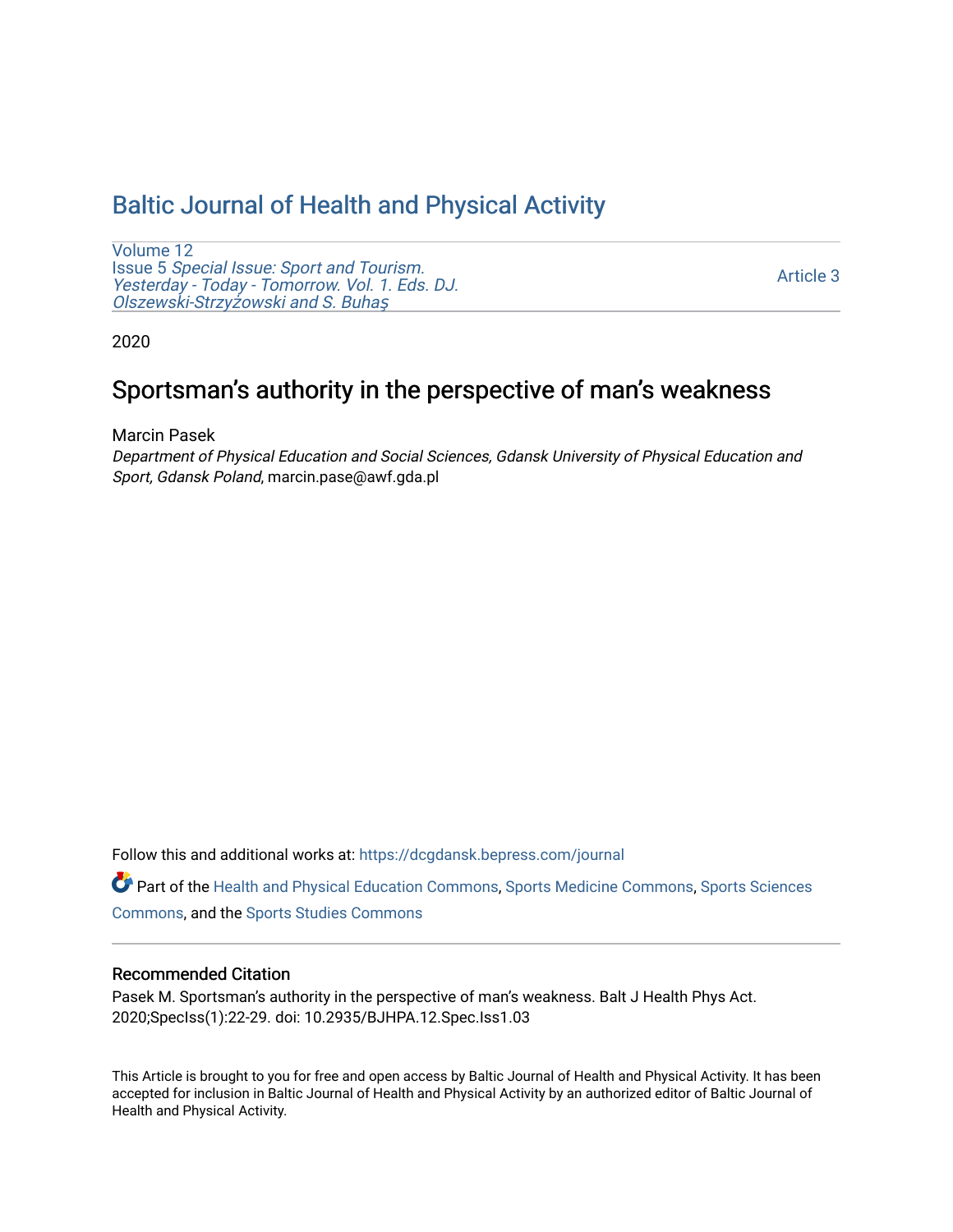# **Sportsman's authority in the perspective of man's weakness**

#### **Marcin Pasek**

Department of Physical Education and Social Sciences, Gdansk University of Physical Education and Sport, Gdansk Poland

| abstract                      |                                                                                                                                                                                                                                                                                                                                                                                                                                                                                                                                                                                                                                                                                                                                                                                                                                                                           |
|-------------------------------|---------------------------------------------------------------------------------------------------------------------------------------------------------------------------------------------------------------------------------------------------------------------------------------------------------------------------------------------------------------------------------------------------------------------------------------------------------------------------------------------------------------------------------------------------------------------------------------------------------------------------------------------------------------------------------------------------------------------------------------------------------------------------------------------------------------------------------------------------------------------------|
| <b>Background:</b>            | History of glory and fall of the cyclist Lance Armstrong refers to the issues from the borderline of<br>sociology, psychology, pharmacology and qualified sport. It stirs many emotions and extreme opinions<br>in which human attitudes are focused on phenomena impossible to be interpreted unequivocally. The<br>purpose of this research was to learn opinions on the life path of Lance Armstrong, regarding his<br>struggle both with cancer and his rivals in the peloton, but at the same time marked with forbidden<br>doping.                                                                                                                                                                                                                                                                                                                                  |
| <b>Material and methods:</b>  | The research was carried out using the survey method, which asked one question about the ethics of<br>behaviour of the former professional road racing cyclist.                                                                                                                                                                                                                                                                                                                                                                                                                                                                                                                                                                                                                                                                                                           |
| Results:                      | People participating in the research had their own oncological experience and pursued the passion<br>of sport-recreational activity. That means that in both areas their life refers to the path of one of the<br>most recognizable sportsmen of the turn of centuries. In most cases, they find understanding for his<br>behaviour.                                                                                                                                                                                                                                                                                                                                                                                                                                                                                                                                      |
| <b>Conclusions:</b>           | The main conclusion coming from the assessment of Armstrong concerns recognition that among people<br>who have a similar history of life, most of them are able to indicate his numerous contributions to humanity,<br>minimizing and sometimes even undervaluing shameful reputation, which disgraced professional sport.                                                                                                                                                                                                                                                                                                                                                                                                                                                                                                                                                |
| Key words:                    | cycling, cancer, doping, authority.                                                                                                                                                                                                                                                                                                                                                                                                                                                                                                                                                                                                                                                                                                                                                                                                                                       |
| article details               |                                                                                                                                                                                                                                                                                                                                                                                                                                                                                                                                                                                                                                                                                                                                                                                                                                                                           |
|                               | Article statistics: Word count: 4,175; Tables: 0; Figures: 0; References: 13<br>Received: June 2020; Accepted: August 2020; Published: November 2020                                                                                                                                                                                                                                                                                                                                                                                                                                                                                                                                                                                                                                                                                                                      |
|                               | Full-text PDF: http://www.balticsportscience.com                                                                                                                                                                                                                                                                                                                                                                                                                                                                                                                                                                                                                                                                                                                                                                                                                          |
|                               | <b>Copyright</b> © Gdansk University of Physical Education and Sport, Poland                                                                                                                                                                                                                                                                                                                                                                                                                                                                                                                                                                                                                                                                                                                                                                                              |
|                               | Indexation: Celdes, Clarivate Analytics Emerging Sources Citation Index (ESCI), CNKI Scholar (China National Knowledge<br>Infrastructure), CNPIEC, De Gruyter - IBR (International Bibliography of Reviews of Scholarly Literature in<br>the Humanities and Social Sciences), De Gruyter - IBZ (International Bibliography of Periodical Literature<br>in the Humanities and Social Sciences), DOAJ, EBSCO - Central & Eastern European Academic Source, EBSCO<br>- SPORTDiscus, EBSCO Discovery Service, Google Scholar, Index Copernicus, J-Gate, Naviga (Softweco, Primo<br>Central (ExLibris), ProQuest - Family Health, ProQuest - Health & Medical Complete, ProQuest - Illustrata: Health<br>Sciences, ProQuest - Nursing & Allied Health Source, Summon (Serials Solutions/ProQuest, TDOne (TDNet), Ulrich's<br>Periodicals Directory/ulrichsweb, WorldCat (OCLC) |
| Funding:                      | This research received no specific grant from any funding agency in the public, commercial, or not-for-profit sectors.                                                                                                                                                                                                                                                                                                                                                                                                                                                                                                                                                                                                                                                                                                                                                    |
| <b>Conflict of interests:</b> | Author has declared that no competing interest exists.                                                                                                                                                                                                                                                                                                                                                                                                                                                                                                                                                                                                                                                                                                                                                                                                                    |
| <b>Corresponding author:</b>  | Dr M. Pasek, Gdansk University pf Physical Education and Sport, Kazimierza Górskiego 1, 80-336 Gdansk, Poland;                                                                                                                                                                                                                                                                                                                                                                                                                                                                                                                                                                                                                                                                                                                                                            |
| <b>Open Access License:</b>   | e-mail: marcin.pasek@awf.gda.pl.<br>This is an open access article distributed under the terms of the Creative Commons Attribution-Non-Commercial-No-                                                                                                                                                                                                                                                                                                                                                                                                                                                                                                                                                                                                                                                                                                                     |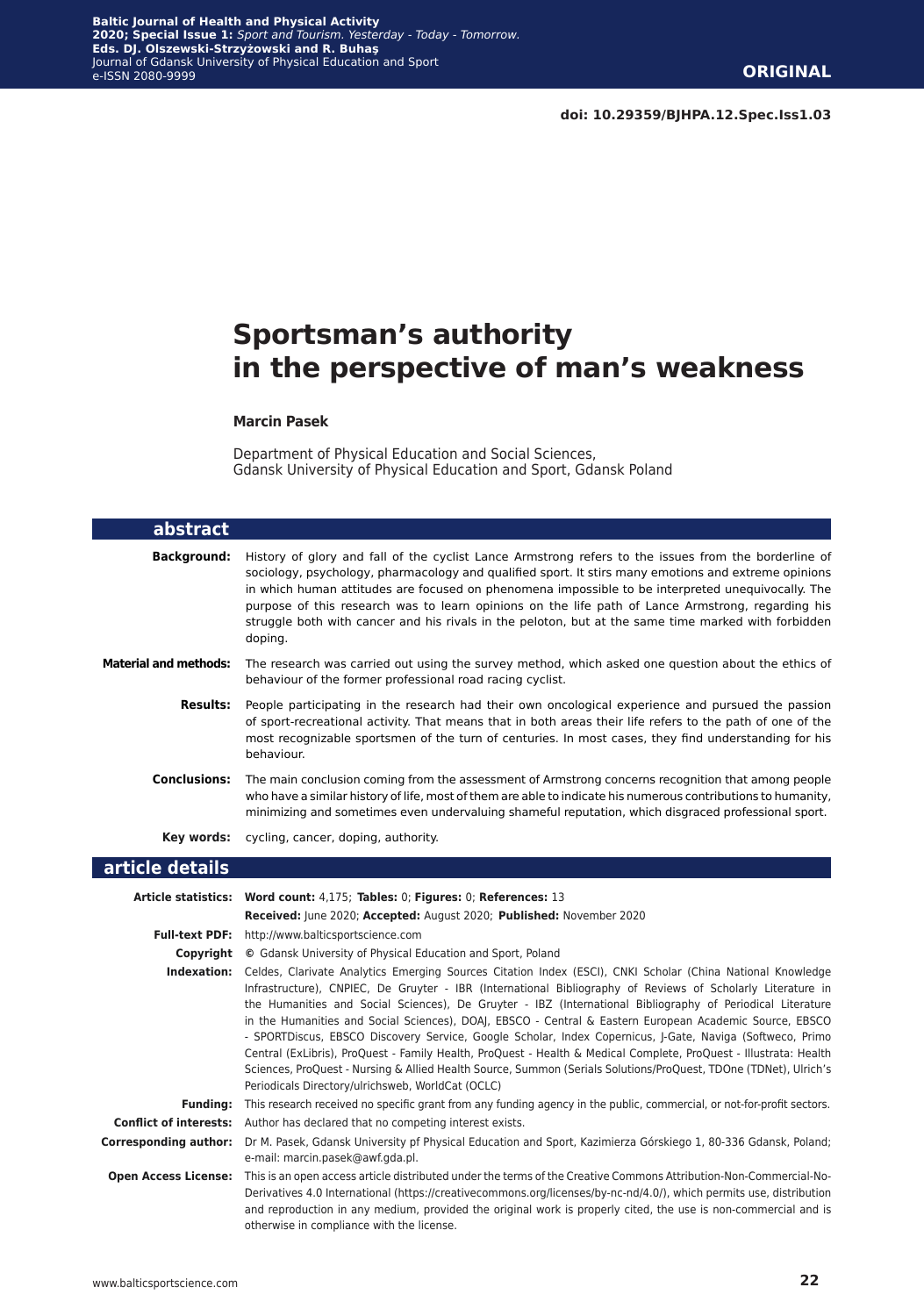## **introduction**

Physical activity as well as sport activity is a universal field of social life. Sport as a contemporary phenomenon of civilisation influences social life, and from the moral point of view, it introduces important values and behaviour patterns. Thus, it is not only a way of forming vitality but of forming character of a man as well. It allows him to build and cultivate good relations with others. In spite of everlasting traditions of attributing sport activity significant social and educational values, many phenomena openly contradict it. Beside aggression of a competitor, objectification of his/her body or corruption, they also include the phenomenon of doping [1]. Creation of the authority, as in the title, is an important factor of proper communication of people belonging to the widely understood sport environment [2]. In this case, we do not have to think about the revealed authority.

Nobody is perfect, but if he/she is aware of his/her weaknesses and consistently works on them, then he/she has a chance to build own authority. However, in such situations, sincerity, openness, and a desire for development are required [3]. In the process of crystallising, each personality demands a model and excitement for his/her own perfection [4].

Nowadays, we hear quite frequently about death of authority and in a milder definition – about their ostensibility. Many phenomena from the past, as well as from nowadays do not add radiance to authority [5]. In this way, institutional authority of the Catholic Church has been undermined. On the other hand, authority of teachers fades against high esteem of youth idols, but authority of parents is unstable or such instability is attributed to it [6]. In the situation when the world becomes more and more complicated and media flood the society with the growing amount of information, support should be given by somebody who distinguishes himself, the one who indicates the way, somebody who frequently creates identity. It is also written about addiction from authorities, their indispensability in any, even the least important aspect of life [7], which causes unavoidable trivialisation. Losing ability to see the difference between authorities and persons who are presented as authorities constitutes an increasingly bigger problem of ethical nature.

Real authority is an individual who distinguishes himself/herself in the group or at the background of other communities. They may be remarkable specialists in a given field or persons who can become role models by the way they live. In contrast is a reality when media create a given individual as an authority. This, however, is not equal to creation of universal authority that is common for everybody [8].

The fact that personal authority is a problem, particularly such of largo sense, is a man. Nobody is perfect and everybody makes mistakes. It should not be forgotten that in spite of its prestige and social position, authority means first of all a man, and authority is not his identity but only an element. We could try to state that the authority means some kind of social role, a mask in the social theatre, but not a real, coherent identity of a given man. It is only a role, a function performed by a given individual. Personal authority, human, is nothing given once and forever, neither anything with which a man is born and which he has been using since birth. Image of authority is being built for years, frequently by smaller or bigger gestures or achievements, but first of all it is a long lasting process. It is hard to imagine anybody who could be defined as an authority only after one or two actions or achievements. At the same time, authority worked out by the individual is not eternal. It could be ruined by oneself or it may be ruined by others' activity, and rebuilding it is much harder after revealing a defect on the so-far ideal image of the authority [9].

The person, for many years aspiring to the title of authority was an American road cyclist Lance Armstrong. At the age of 15 he was a very promising triathlete, soon however he decided to concentrate on cycling. Ten years later, he was diagnosed with cancer – testicle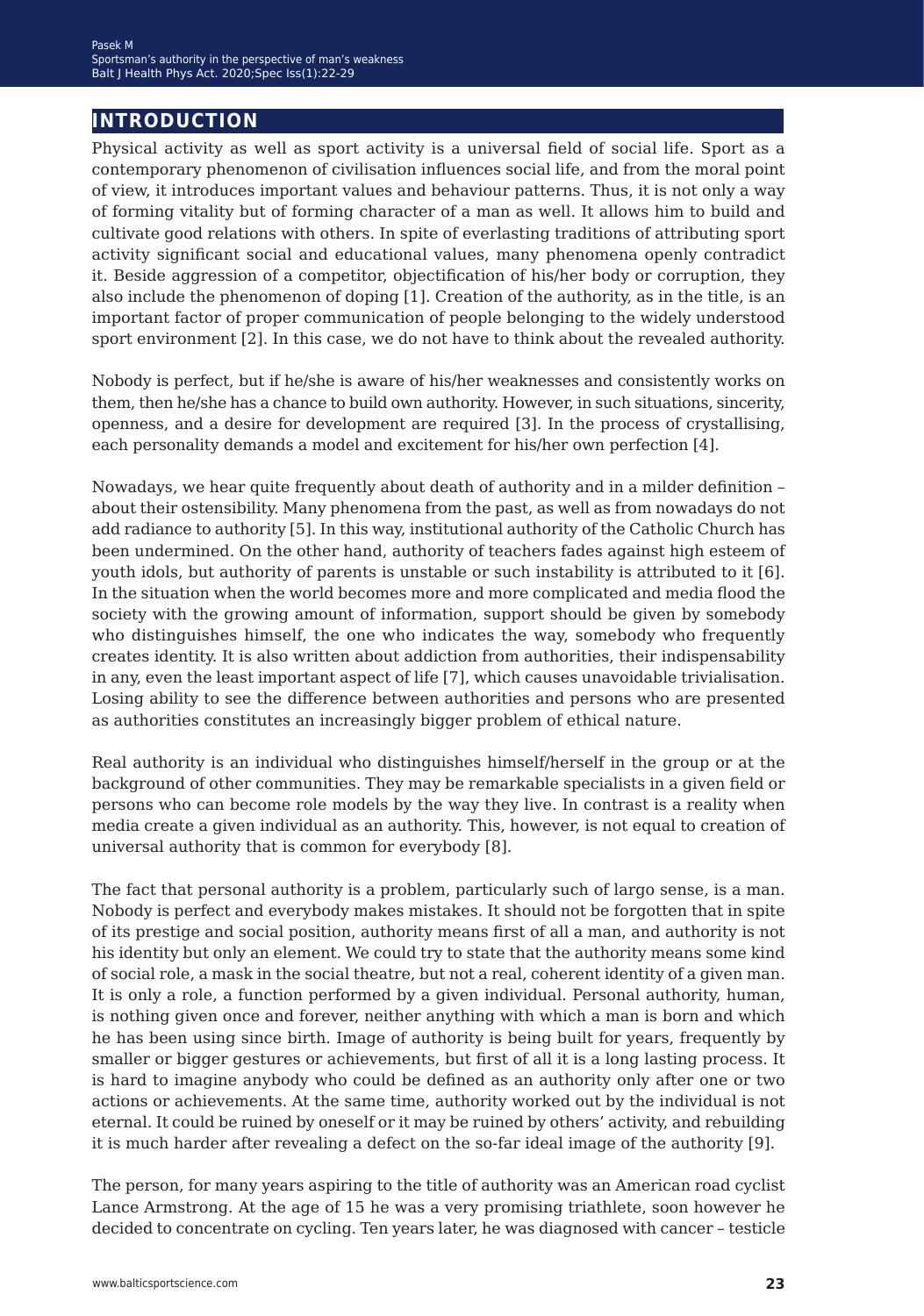cancer. The treatment excluded him from sport for the whole season. He had two surgeries and four cycles of chemotherapy that allowed him to return to sport. In 1999, he won Tour de France. In 2005, Armstrong won this race for the seventh consecutive time, and then he announced the end of his cycling career. Three years later, he officially informed that he was going to return to cycling to promote fight against cancer. He is a founder of the Lance Armstrong Foundation, the organization with 20 million members called to support people with cancer. It started selling rubber bands with the inscription "Livestrong", the income from which is spent on action against cancer. He also wrote two autobiographical books. In June 2012 the United States Anti-Doping Agency – USADA officially accused Armstrong of using doping in the years 1996–2011, which meant lifelong disqualification. Officially, it was confirmed in October of the same year, depriving him of all the titles achieved by him since 1 August 1998. In the middle of January 2013, in the interview with Oprah Winfrey, Lance Armstrong admitted using doping. He did it in front of 28 million viewers in 190 countries to whom this information was directed in 30 languages. Then he answered positively to the questions concerning using EPO, cortisone, testosterone, growth hormone and blood transfusion, admitting that during all the seven editions of Tour de France he was using doping.

Discussions on the fall of Armstrong can be found in mainstream media, publications concerning cycling, on public internet forums and in papers of investigative journalists, which all helped to reveal the details of this issue. Ethical debate led to critical judgments not only against Armstrong himself, but also against his colleagues from the team, physicians and media [10]. In the course of time, however, there appeared demand for Armstrong in his new form. It occurred that he could be as well placed in the role of a victim or at least the role of a man involved in a diabolic system. Americans facing the dilemma, like most of professionals from his generation, decided to sign a pact. He arrived to Europe at the beginning of the 1990s with the best possible intentions. However, it occurred that doping is a daily routine in the professional peloton. So he had to choose: either to take or to return to the States. Once he went astray, there was no return.

Some people, referring to the issue of cancer, were asking if one could be surprised that a man who was fighting for life was ready to agree to any kind of therapy, then returned determined and hungry for victories at any price? There were, though, many more attenuating circumstances. Thus what to say about his sponsors, who treated him as a golden goose? Is it possible that that they did not know anything? Did they not encourage him? Did they not tell him not to look back, to realize his American dream which would bring gains to everybody? And when the truth was revealed, they turned back on him without hesitation, applying the sacred business principle to control damages. The same is another fact, Armstrong being deleted from the history of Tour de France, whereas other notorious doping abusers still are on the list of winners in various individual classifications [11].

There are also questions that we would like to ask about goodness generated by Armstrong, genuinely engaged in the activity at Livestrong. Did he not protect achievements of the foundation when he was lying with a straight face? Should we not put blame, besides Armstrong, on federal interrogators who build up their careers taking him off the pedestal and without any scruples destroying reputation of the foundation? Finally, was his stigmatization as an architect of the greatest cheat in the history of sport not only a populist argument to justify enormity of investigation and to make the interrogators famous?

Lack of absolute clearness in the assessment of Lance Armstrong is also well seen in the selected opinions of people with cancer experience. Dan MacAlpine says that Armstrong gave face to his disease. In his opinion, if somebody could win the most difficult cycling race after a bout of cancer disease, it is more obvious that after losing a testicle you can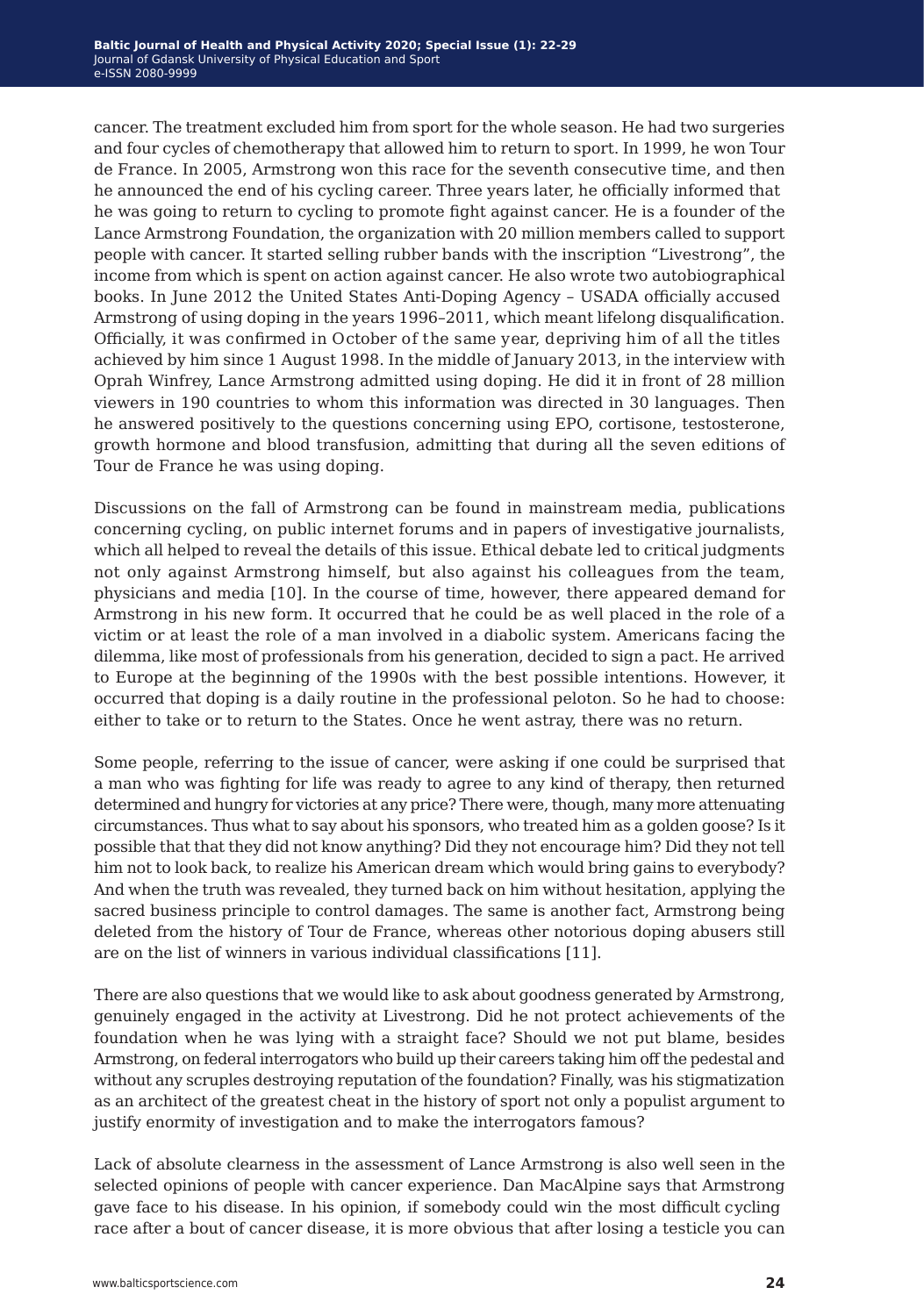remain a wholesome man. Initially, he recognized him, first of all, as a master in the fight with cancer and only then as a cycling champion. However, later justified accusations of doping changed everything for MacAlpine. He could not believe that anybody could risk freeing any stray cancer cells by means of substances increasing efficiency. Now, he finds Armstrong as the worst hypocrite who was preying on the human need of faith. However, even now after his dishonour, there are claims that Lance's sins cannot destroy his message of action against cancer.

On the other hand, Suleika Jaouad explains her liking of Armstrong due to his heroic fight with cancer and not due to his cycling achievements. She learnt from his autobiography that he overcame cancer in stage IV, sparing others suffering which he himself was enduring, in this way inspiring others to take effort for survival [12].

The goal of this research was to learn the opinions on the life path of Lance Armstrong, leading through cancer disease, struggle with it and sport triumphs with the gloomy reality of doping in the background. Persons participating in the research had their own oncological experience and developed sport-recreational action into passion. In this way, in both areas their lives refer to the path of the sevenfold winner of Tour de France.

### **material and methods**

The narrative interview is the research technique within the method of a diagnostic poll, consisting of relating the experiences connected with participation of the examined person in any event or in the sequence of events. The phases of the narrative interview include the initial phase, the phase stimulating to narration and the phase of presentation of the story by the narrator that creates a spontaneous, undisturbed by the researcher, story about the narrator's experiences. Before the final part of the interview, but after the complete end of the narration, there is also the phase of asking questions. It is intended to gain extra opinions from the narrator [13].

In this study, narrative interviews concerned experiences accompanying cancer and opinions on the ways of managing such reality through activities aiming at psychophysical improvement of the organism during sport-recreational activity. In the phase of asking the respondents questions, only one question was asked: "To what extent could the American cyclist Lance Armstrong, who after a successful battle with testicle cancer returned to extreme sport efforts that were finished by seven triumphs in Tour de France, shake the faith of oncological patients in their own powers, declaring that he owes his success to forbidden doping?

23 oncological patients participated in the research. This group consisted of 11 men and 12 women. Each of the respondents was characterised with considerable engagement in physical activity, primarily in the post-disease period.

The responses to the questions had to represent this social group's attitude to Armstrong as a man and a sportsman. All the responses were electronically registered and reconstructed in the original version. The research was conducted in the period from April to December 2019.

#### **responses**

Anna: I think that even if Armstrong was taking doping, he didn't hurt humanity with it. However, all the time he pressed forward, fighting for his goals, so in my opinion he deserves applause. Such people that get out from any disease or addiction and can get to the top are heroes for me. I treat it this way that he showed millions of people that it is possible. For me, it is more important than the fact that he later admitted taking doping.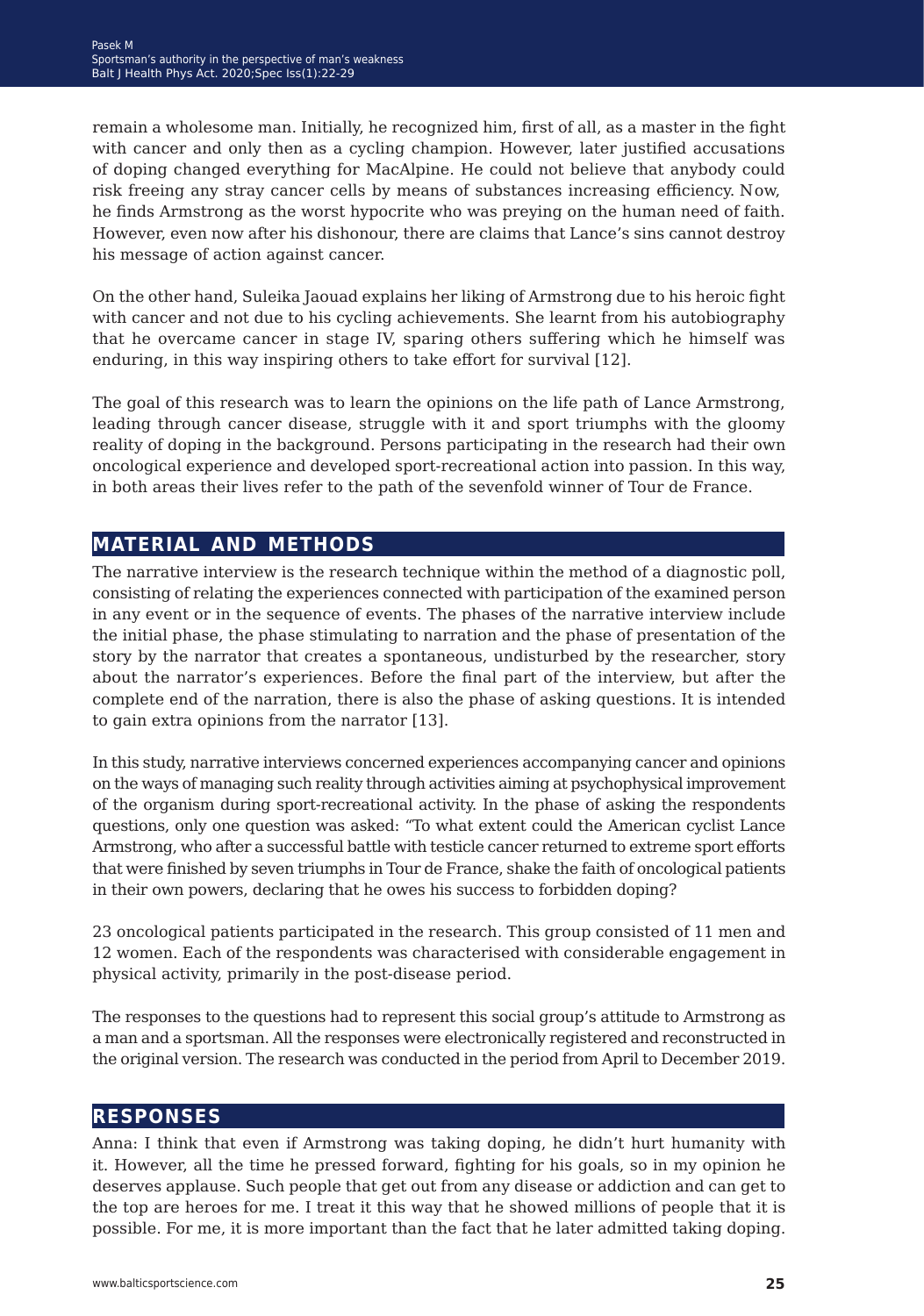Elżbieta: He certainly inspired others. And the fact itself that he finally admitted it is also a measure of sincerity, so for me showing his human weakness could mean a lot of good and be more important than the fact that with his confession he tarnished his wonderful sport career.

Mirosław: I think that sick people having heard about confession of this touched by cancer American cyclist could lose faith in their own powers. I also listened to it with sadness. Maybe because I was observing this situation from the point of view of sport and from the point of view of oncological disease. Because, however, when I consider that a man sick with cancer achieved such heights, so no, he is still inspiration for me in spite of doping.

Leszek: I was admiring him for his return at a certain time and giving inspiration that it is possible. I think that for me it is too difficult but if I had to give my opinion, then I would say that his work and his inborn predispositions should decide about his success. Sometimes though the need to be the master or world famous makes you reach for various substances even at the cost of your health or even life. Some people are ready to sacrifice everything for such fame. Maybe it was so in the case of Armstrong.

Antoni: For me personally, what he did was absolutely unacceptable. I look at him from my point of view, because I've never taken drugs and I would never do it, notwithstanding the circumstances. But as I say, there are many truths, definitely not the only one. For some, he will be almost a God for what he did showing fortitude after his disease, competing with his healthy rivals. Others will forget about his success having heard confession after finishing the career, about being supported by anabolics.

Andrzej: I would not find myself in the group of people being inspired by his biography and success. It is because my cycling was not inspired absolutely by anybody but it was my free choice. It is hard for me to make an opinion whether he lost his authority by announcing that he was taking doping. Maybe it was true for anybody who had been following him before but not for me.

Urszula: If doping helped him in realization of these sport goals, so I can understand it. Thus despite certain doubts about him, he has remained an icon for me, although he should not certainly be praised as a competitor. I myself, however, see a human being in him.

Renata: I am always against doping and I think that a sportsman should reap laurels by himself. However, in this case it is really hard to take a stand on it. If he had not taken doping, so supposedly he would not have achieved the success, so in his case, in the sense of finding life goal, it went rather in the right direction.

Elżbieta II: First of all, what I value in him is that he overcame this disease, and what he did then with this statement on doping, is another case. People should be valued for what they did with their body and psyche.

Katarzyna: As far as Armstrong is concerned, I do not like to make opinions about people. Something that is evil for somebody, for another one maybe good and vice versa. Maybe getting into doping, and in general return to sport after disease, was just escape. Maybe he did not want to analyse his disease, but to cut off from that what had been and to start again.

Maciej: Generally, I am against any cheat in sport. Never, however, did I feel any special anger against this cyclist, even though his successes decreased slightly after the statement on taking doping substances. I know that for many he was an inspiration to take up activity and I treat it as his contribution to society, particularly to those who are sick.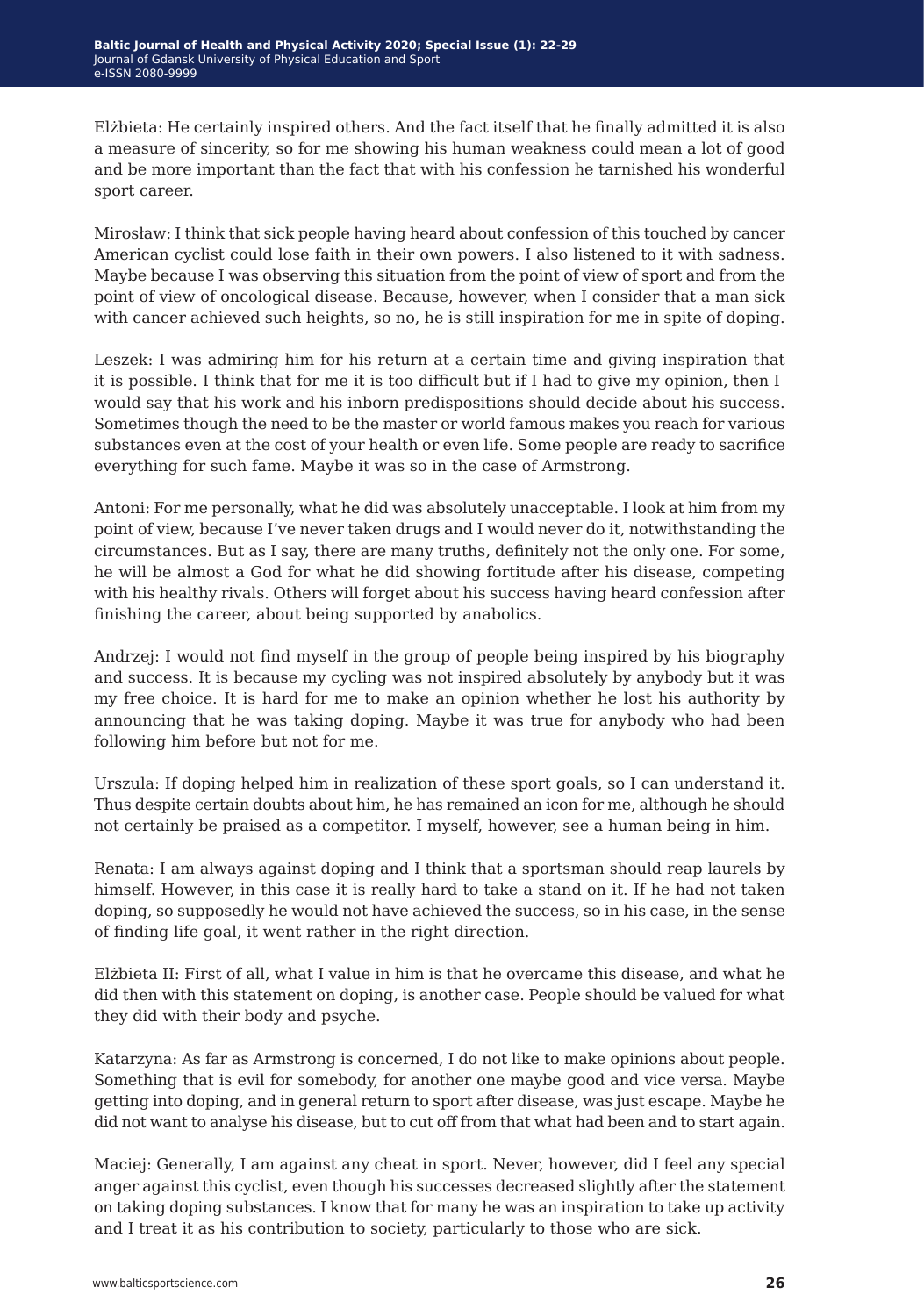Joanna: I think that in his case, after this disease it would be enough only to set off. If he proved to everybody that after such experiences you could start and cover all the distance, but not necessarily to do everything to win. Still, not mixing it with sport – the way he was struggling with the disease and how he showed his determination makes him definitely a great inspiration, and many people were drawing strength for themselves, despite the fact that both by myself and by history he will be remembered from this worse side.

Magdalena: He certainly inspired many people who trusted that they could do something while being sick, so it was good. As far as doping is concerned, well he is only a man, nobody is a saint and everybody makes mistakes, so I suppose that he might be received rather positively, especially that he was not stubbornly denying, but he admitted taking doping even though he was risking loss of reputation.

Anna II: Generally, I am an adversary of doping substances, and the disease or its treatment does not excuse anything. But I am able to understand the mechanism driving him. At first, he was young and healthy and he was the winner. The disease deprived him of everything, and he, as I suppose an ambitious person, wanted to return to the top. For him it was not important in what way.

Anna III: I consider his case in this way that, on one hand, he was breaking rules; on the other hand, however, he did a lot of good. If e.g. he inspired millions of people to analyse or take up any physical activity, then he did more good than bad.

Sławomir: I am convinced that after his cancer experience Armstrong achieved most of his successes due to doping. So, I think that for humanity he did more good than evil. Anyhow, such a person is a good man only until he admits his fraud. There is no forgiveness.

Karol: I think that Armstrong did a good job for humanity. Steroids as such are obviously prohibited, but they will not make a man the world champion. It is hard work, but simply the effects come easier and faster. For me, though, first of all, he inspired many.

Janina: As far as Armstrong is concerned, I think that it would be better for the world if he had never admitted taking those doping substances. I suppose it helped him but because it was not a fair game, he should have kept it to himself.

Wojciech: Armstrong has to come to terms with himself in the issue of taking such and not other substances to achieve his goal and others, particularly the sick ones, cannot refer his case to themselves. Besides, things are frequently seemingly unavailable to realise them successfully.

Piotr: The vast majority of sportsmen at the highest professional level take doping substances. At those times, the whole peloton might have used them, but only he was winning. I support him one hundred percent, in a sense that nobody distinguished negatively from the crowd.

Piotr II: But considering the huge sums of money which were lying on the table of professionals, I know that by doping Armstrong was just making his chance equal with the others who were also taking. It is hard to say how I myself would behave if I had so much to gain financially. And at my activity without money, I would never allow myself to take anything only to reach the final, let's say 15 minutes earlier.

Zdzisława: This cyclist, first of all, did good service to society and in particular to its sick representatives who saw that one cannot surrender and has to strive. What he had done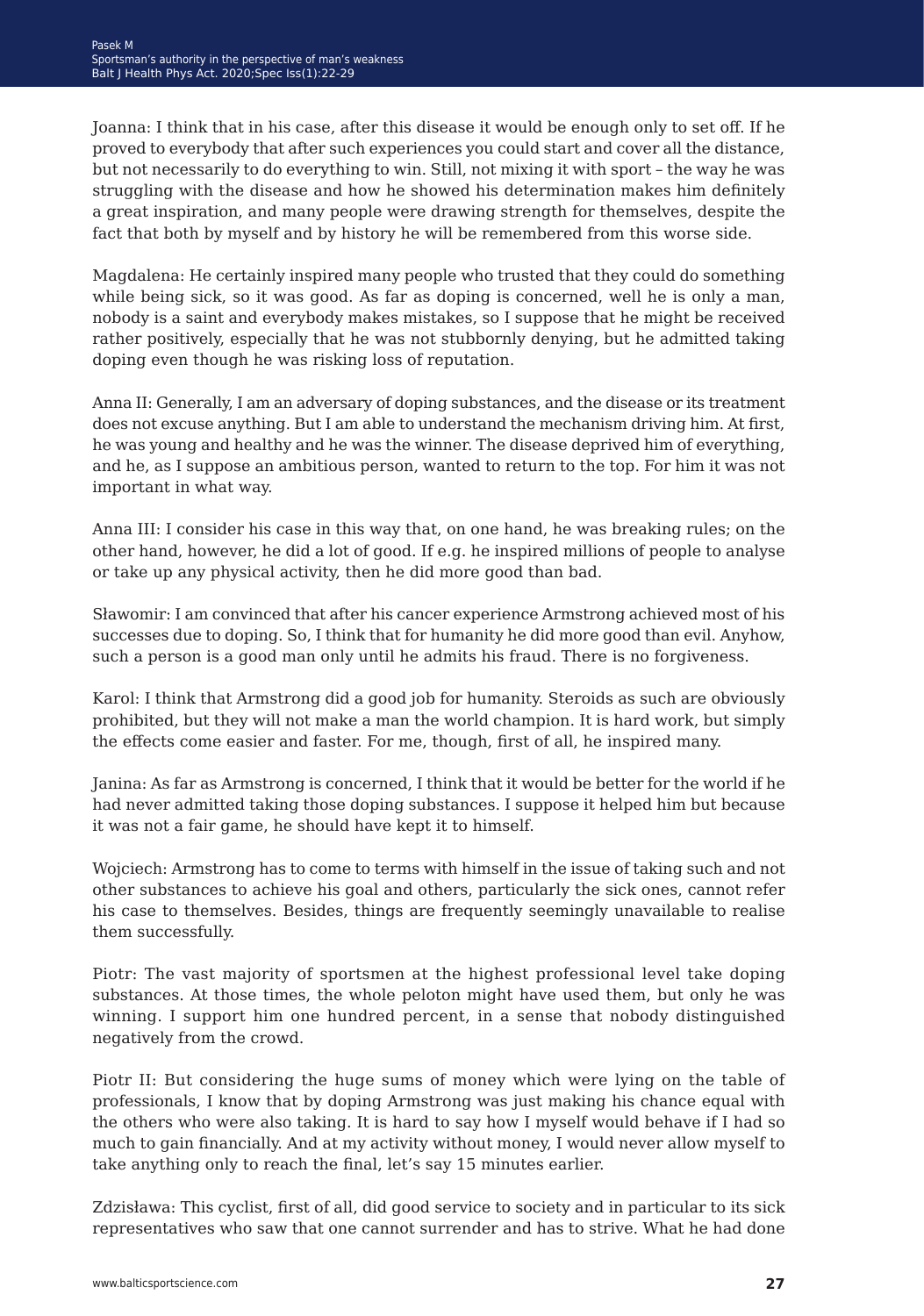before was valuable. And as far as his confessions are concerned, one may say that they tarnished his image, but others will perceive him less than a hero but more than an average mortal who has his faults. What acts in his favour is that he did not lie stubbornly but at a certain moment, he decided to be sincere.

Bożena: Despite the fact that he hurt himself, in my opinion he was a very good role model. If I had heard about him then, I would say: If he manages I will manage, too. And after some time, if he admitted, I would remain with the awareness that under influence of his accomplishments I had managed and his present confessions about doping would not change this fact. So, I can say the advantages of this situation cover the disadvantages.

### **discussion**

The opinions about Lance Armstrong's life choices presented by the respondents were ambiguous. However, their vast majority found more understanding for the cyclist's attitude. 13 persons out of 23 respondents expressed clearly positive opinions about him. Such terms dominated in favourable commentaries as: more good than bad, goal, inspiration, sincerity, icon, hero. A clear shift of accents towards the assessment of victorious fight with cancer and determination necessary for return to great sport after disease could be noticed in the responses. In this aspect, admitting to doping remains supplement to the man's biography who as any other makes mistakes in life and he is entitled to it. His opinions were expressed by people concentrating first of all on other than sport life dimensions.

Seven persons opinionating Armstrong, beside good sides of his attitude, also indicated their negative response. Katarzyna perceives herself as somebody who is not assessing others and she considers doping used by Armstrong as escape from the disease. Maciej declaring lack of support for forbidden doping praises the idea of physical activity which Lance implemented into society. Joanna clearly separates in her opinion on the issues of doping from struggle with the disease. Piotr II does not identify himself with the cyclist, mentioning at the same time that he was not the only one in illegal support. In his opinion, it is hard to find the innocent ones in this sport discipline. Wojciech gives a very interesting response, negating the necessity of social judgment of Armstrong and the necessity of his confrontation with himself. Leszek's opinion can be treated as intermediate between the positive and the neutral opinion, which is more impersonal than referring directly to Armstrong. Antoni's opinion can be thus placed between negation of the choice of doping and acknowledgement that everybody has a right to individual assessment of this sportsman. Andrzej speaks about the lack of possibility to lose authority due to lack of the previous inspiration by him. From this opinion, it is the hardest to conclude the assessment of the cyclist and we can notice that Andrzej simply avoids it.

Among the analysed persons, we can also find two opinions in which there were no positive motives. Janina, ignoring Armstrong's achievements, concentrates on the fact of unnecessary, in her opinion, revealing of the dark side of his career. Sławomir seems to get even further, thinking that Armstrong achieved his position in the sport world due to doping.

Summing up the gathered responses, we should notice warm tones dominating in them. They are also confirmation that the opinions concerning each situation in which the subject may experience an inner conflict will never be unequivocal. Neither will the degree of engagement in sport and recreational activity have any importance nor the fact whether one was affected by cancer.